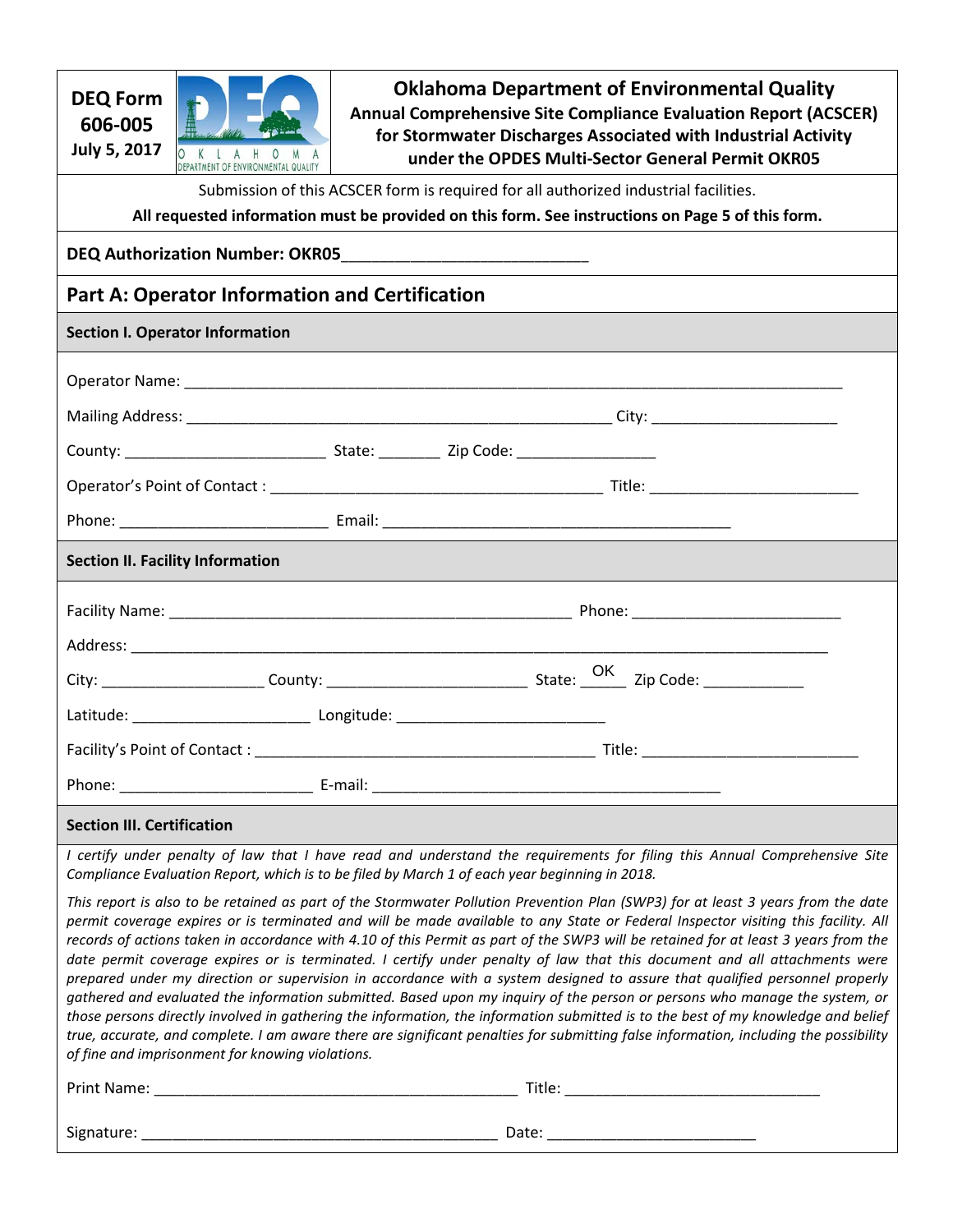| <b>Annual Comprehensive Site Compliance Evaluation</b><br>Part B: |                                                                                                                                                                                                                    |                                                                                                                    |                                   |                    |  |  |  |  |
|-------------------------------------------------------------------|--------------------------------------------------------------------------------------------------------------------------------------------------------------------------------------------------------------------|--------------------------------------------------------------------------------------------------------------------|-----------------------------------|--------------------|--|--|--|--|
| <b>Reporting Period:</b>                                          |                                                                                                                                                                                                                    |                                                                                                                    |                                   |                    |  |  |  |  |
| 1.                                                                | Number of routine facility inspections you performed during the reporting period:                                                                                                                                  |                                                                                                                    |                                   |                    |  |  |  |  |
| 2.                                                                | Dates of the Inspection<br>performed:                                                                                                                                                                              |                                                                                                                    |                                   |                    |  |  |  |  |
| 3.                                                                | Did any of your routine facility inspections find that one or more of your BMPs was not effective in controlling<br>the pollutant source for which it was designed?                                                |                                                                                                                    |                                   |                    |  |  |  |  |
|                                                                   | $\Box$ Yes<br>$\Box$ No<br>$\mathsf{L}$<br>All BMPs were effective                                                                                                                                                 |                                                                                                                    |                                   |                    |  |  |  |  |
| 4.                                                                | Were all BMPs you indicated you would be using in your SWP3 (Part 4.2.4), including good housekeeping<br>practices, actually being implemented at the time of the Annual Comprehensive Site Compliance Evaluation? |                                                                                                                    |                                   |                    |  |  |  |  |
|                                                                   | $\Box$ Yes<br>$\Box$ No                                                                                                                                                                                            |                                                                                                                    |                                   |                    |  |  |  |  |
| 5.                                                                | If you found one or more ineffective BMPs, have they all been replaced with an alternative or modified BMP?                                                                                                        |                                                                                                                    |                                   |                    |  |  |  |  |
|                                                                   | $\Box$ Yes<br>$\Box$ All BMPs were being effective<br>$\Box$ No                                                                                                                                                    |                                                                                                                    |                                   |                    |  |  |  |  |
| 6.                                                                |                                                                                                                                                                                                                    | Were there additional BMPs needed to address any conditions requiring corrective action?                           |                                   |                    |  |  |  |  |
|                                                                   | $\Box$ Yes<br>$\Box$ No                                                                                                                                                                                            |                                                                                                                    |                                   |                    |  |  |  |  |
| 7.                                                                | eliminate the problem?                                                                                                                                                                                             | If one or more BMPs were not being implemented, were corrective actions taken after the <i>first</i> inspection to |                                   |                    |  |  |  |  |
|                                                                   | All BMPs were being implemented<br>$\Box$ Yes<br>$\Box$ No                                                                                                                                                         |                                                                                                                    |                                   |                    |  |  |  |  |
| 8.                                                                | Was/were the same failure(s) to implement a BMP deficiency(ies) noted in more than one inspection?                                                                                                                 |                                                                                                                    |                                   |                    |  |  |  |  |
|                                                                   | $\Box$ Yes<br>$\square$ No<br>No deficiencies noted in any inspection                                                                                                                                              |                                                                                                                    |                                   |                    |  |  |  |  |
| 9.                                                                | Document any deficiencies identified and any corrective actions implemented (see Part 6 of OKR05) to remove<br>the original violation below. Use additional sheets if necessary.                                   |                                                                                                                    |                                   |                    |  |  |  |  |
|                                                                   | Date                                                                                                                                                                                                               | <b>Deficiencies</b>                                                                                                | Corrected                         | Date of Correction |  |  |  |  |
|                                                                   |                                                                                                                                                                                                                    |                                                                                                                    | $\Box$<br>No<br>$\Box$ Yes        |                    |  |  |  |  |
|                                                                   |                                                                                                                                                                                                                    |                                                                                                                    | $\Box$ Yes<br>$\Box$<br><b>No</b> |                    |  |  |  |  |
|                                                                   |                                                                                                                                                                                                                    |                                                                                                                    | $\Box$ Yes<br>ப<br><b>No</b>      |                    |  |  |  |  |
|                                                                   |                                                                                                                                                                                                                    |                                                                                                                    | $\Box$ Yes<br>$\square$ No        |                    |  |  |  |  |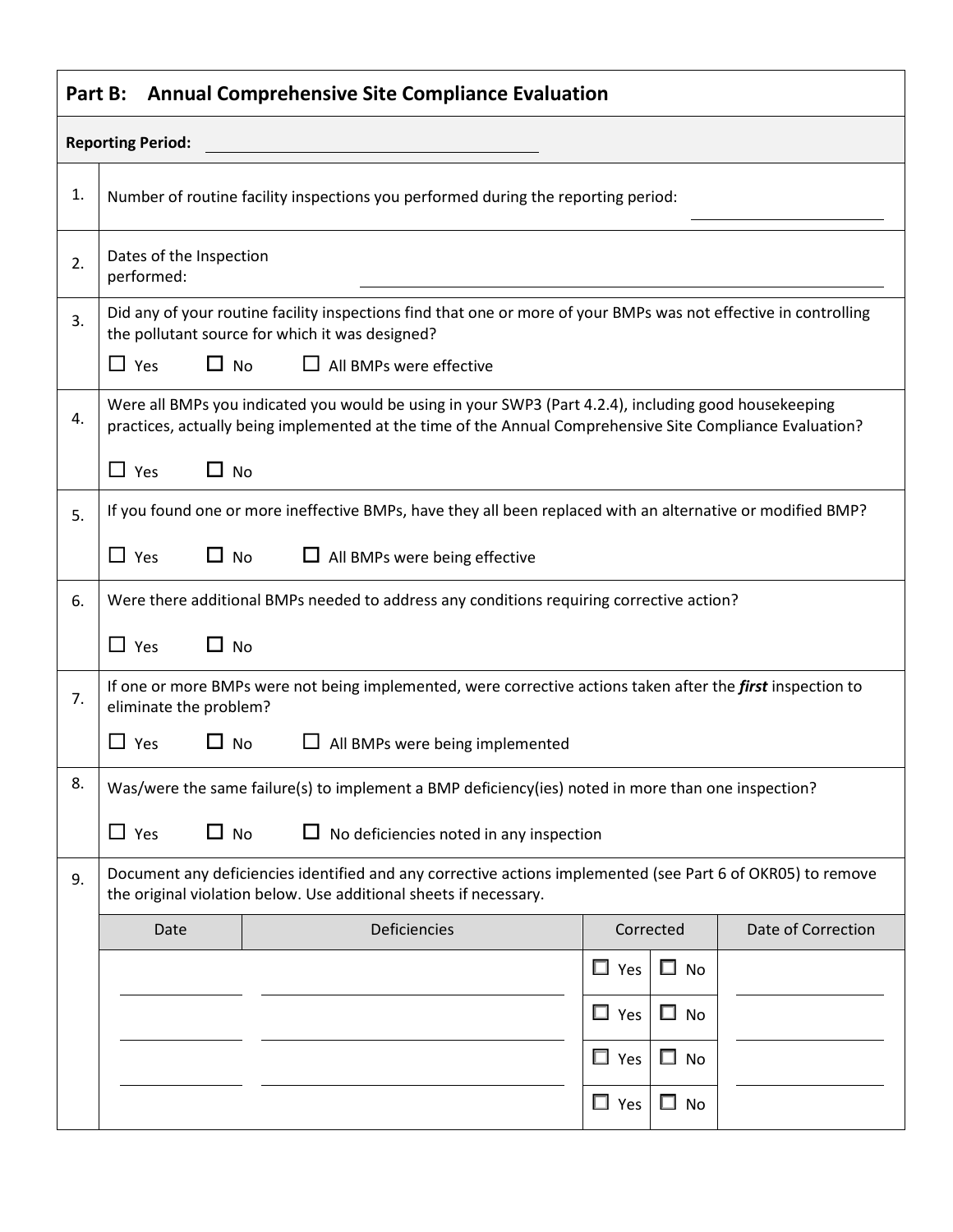| 10. | What must you do to correct the deficiencies that remain uncorrected?                                                                                                                                                                                                                                                                                                                                                                                                                                                   |  |  |  |  |  |  |
|-----|-------------------------------------------------------------------------------------------------------------------------------------------------------------------------------------------------------------------------------------------------------------------------------------------------------------------------------------------------------------------------------------------------------------------------------------------------------------------------------------------------------------------------|--|--|--|--|--|--|
|     |                                                                                                                                                                                                                                                                                                                                                                                                                                                                                                                         |  |  |  |  |  |  |
| 11. | Did any conditions require SWP3 review and revision to eliminate design, selection, installation, and/or<br>implementation problem during the past year? If yes, describe the conditions in brief:                                                                                                                                                                                                                                                                                                                      |  |  |  |  |  |  |
|     | $\Box$ Yes<br>$\Box$ No                                                                                                                                                                                                                                                                                                                                                                                                                                                                                                 |  |  |  |  |  |  |
| 12. | At any time during the reporting period, did you discover any previously unidentified <i>unauthorized</i> non-<br>stormwater discharges from your facility or previously unidentified pollutants in the existing discharges?                                                                                                                                                                                                                                                                                            |  |  |  |  |  |  |
|     | $\Box$ Yes<br>$\Box$ No                                                                                                                                                                                                                                                                                                                                                                                                                                                                                                 |  |  |  |  |  |  |
| 13. | Have all unauthorized non-stormwater discharges (including any discovered in previous years) been eliminated<br>or permitted?                                                                                                                                                                                                                                                                                                                                                                                           |  |  |  |  |  |  |
|     | $\Box$ Yes<br>$\square$ No<br>Permit applied for<br>No unauthorized discharges                                                                                                                                                                                                                                                                                                                                                                                                                                          |  |  |  |  |  |  |
| 14. | Have any significant spills or leaks occurred at your facility during the reporting period?                                                                                                                                                                                                                                                                                                                                                                                                                             |  |  |  |  |  |  |
|     | $\Box$ Yes<br>$\Box$ No                                                                                                                                                                                                                                                                                                                                                                                                                                                                                                 |  |  |  |  |  |  |
| 15. | If any significant spills or leaks occurred, did they result in either a dry weather discharge or an actual discharge<br>of the spilled or leaked material commingled with stormwater (as opposed to the spilled material being washed<br>away by stormwater?)                                                                                                                                                                                                                                                          |  |  |  |  |  |  |
|     | $\Box$ Yes<br>$\Box$ No                                                                                                                                                                                                                                                                                                                                                                                                                                                                                                 |  |  |  |  |  |  |
| 16. | If any significant spills or leaks occurred, did they result in more than the minimum amounts of material being<br>discharged in stormwater? Base your answer on your knowledge of the material you spilled or that leaked. The<br>minimum amounts could vary with the nature (toxicity, oxygen demand, pH, etc.) of the spilled or leaked<br>material from amounts left after normal <i>sweeping</i> type cleanup to the point at which even trace amounts left<br>after cleanup could cause an environmental problem. |  |  |  |  |  |  |
|     | $\Box$ Yes<br>$\Box$ No<br>No spills or leaks occurred                                                                                                                                                                                                                                                                                                                                                                                                                                                                  |  |  |  |  |  |  |
| 17. | Have all known spills or leaks been cleaned up or otherwise prevented from contaminating stormwater that<br>would be discharged under the authority of this permit?                                                                                                                                                                                                                                                                                                                                                     |  |  |  |  |  |  |
|     | $\square$ Yes<br>No spills or leaks occurred<br>$\Box$ No                                                                                                                                                                                                                                                                                                                                                                                                                                                               |  |  |  |  |  |  |
| 18. | How many times did you visually monitor all of your stormwater discharges at all the outfalls during the<br>reporting year (count only those done in accordance with the procedures at Part 5.1 - Quarterly Visual Monitoring)?                                                                                                                                                                                                                                                                                         |  |  |  |  |  |  |
| 19. | Would the results of your visual monitoring indicate that there are pollutants in your stormwater discharges that<br>are not adequately controlled by your current BMPs?                                                                                                                                                                                                                                                                                                                                                |  |  |  |  |  |  |
|     | $\Box$ Yes<br>$\Box$ No                                                                                                                                                                                                                                                                                                                                                                                                                                                                                                 |  |  |  |  |  |  |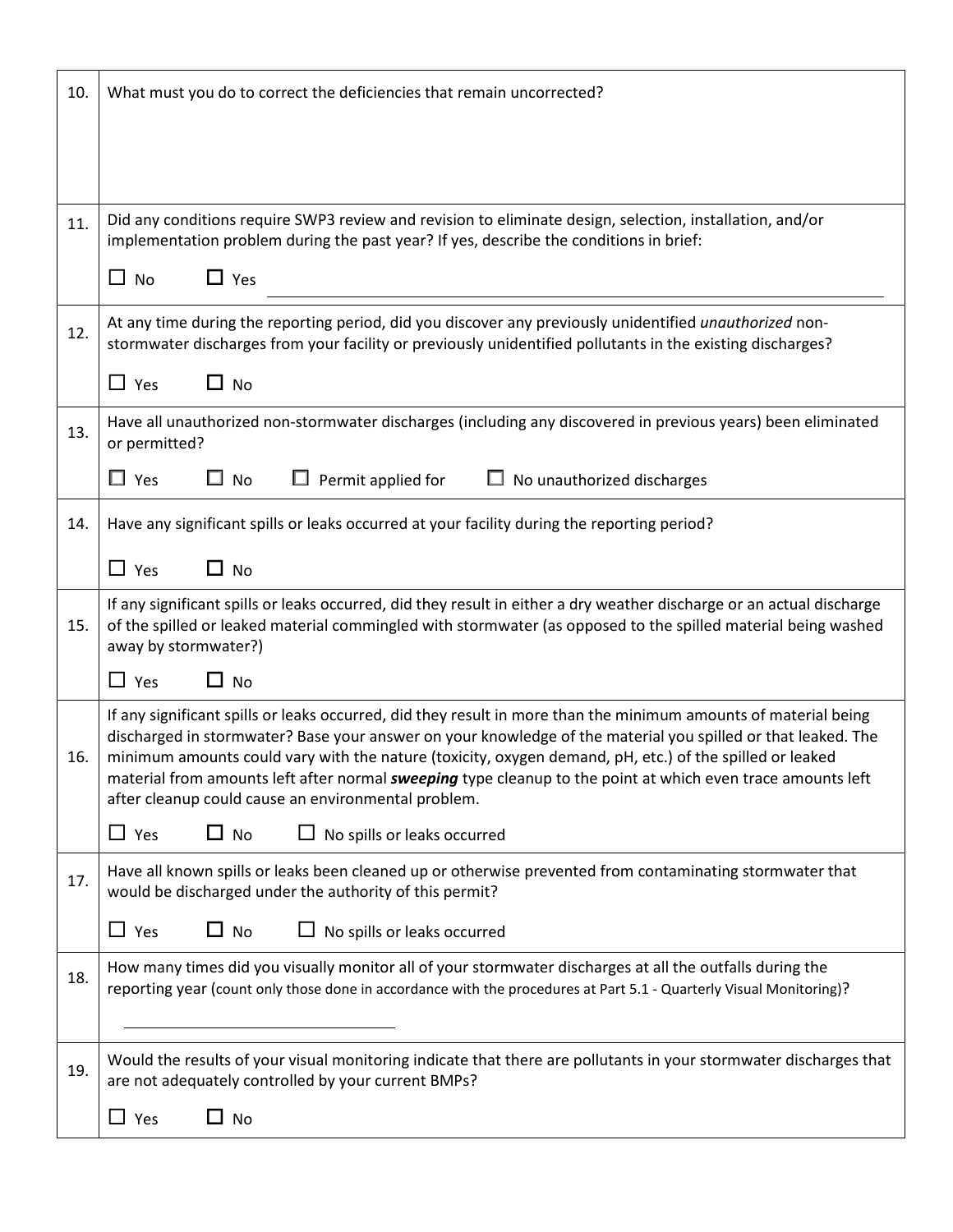| 20. | If the results of your visual monitoring indicated a potential problem, was it due to one or more of the following?                                                                             |                                                                             |                                                                                                             |      |            |                     |  |  |  |
|-----|-------------------------------------------------------------------------------------------------------------------------------------------------------------------------------------------------|-----------------------------------------------------------------------------|-------------------------------------------------------------------------------------------------------------|------|------------|---------------------|--|--|--|
|     | New pollutant source (including exposure of previously unexposed material)<br>⊔                                                                                                                 |                                                                             |                                                                                                             |      |            |                     |  |  |  |
|     | $\Box$<br>Failure to implement or maintain an existing BMP                                                                                                                                      |                                                                             |                                                                                                             |      |            |                     |  |  |  |
|     | Less than expected performance from a BMP<br>ப                                                                                                                                                  |                                                                             |                                                                                                             |      |            |                     |  |  |  |
|     | ப                                                                                                                                                                                               |                                                                             | No BMP was selected to deal with that problem                                                               |      |            |                     |  |  |  |
|     | ப                                                                                                                                                                                               | N/A (No problems identified)                                                |                                                                                                             |      |            |                     |  |  |  |
| 21. | If your visual monitoring indicated a potential problem, what have you done to resolve the problem?                                                                                             |                                                                             |                                                                                                             |      |            |                     |  |  |  |
|     | Eliminated exposure or pollutant source<br><b>Modified existing BMPs</b><br>$\Box$                                                                                                              |                                                                             |                                                                                                             |      |            |                     |  |  |  |
|     | ⊔                                                                                                                                                                                               | Added a new BMP<br>Plan to address problem by end of current reporting year |                                                                                                             |      |            |                     |  |  |  |
|     | ப                                                                                                                                                                                               | Nothing planned<br>N/A (No problems identified)<br>ப                        |                                                                                                             |      |            |                     |  |  |  |
| 22. | Did any monitoring results exceed a numeric effluent limitation contained in Part 7.2.2 and Part 11 during the<br>past discharge monitoring period?                                             |                                                                             |                                                                                                             |      |            |                     |  |  |  |
|     | $\Box$ Yes                                                                                                                                                                                      | $\Box$ No                                                                   |                                                                                                             |      |            |                     |  |  |  |
| 23. | If your answer to the previous question was Yes, list the dates, name of the pollutants and the test results that<br>exceeded numeric effluent limitations. Use additional sheets if necessary. |                                                                             |                                                                                                             |      |            |                     |  |  |  |
|     | Date                                                                                                                                                                                            | Pollutants                                                                  | <b>Test Results</b>                                                                                         | Date | Pollutants | <b>Test Results</b> |  |  |  |
|     |                                                                                                                                                                                                 |                                                                             |                                                                                                             |      |            |                     |  |  |  |
|     |                                                                                                                                                                                                 |                                                                             |                                                                                                             |      |            |                     |  |  |  |
|     |                                                                                                                                                                                                 |                                                                             |                                                                                                             |      |            |                     |  |  |  |
| 24. |                                                                                                                                                                                                 |                                                                             | Were there any incidents of noncompliance in the past year or any non-compliance that is currently ongoing? |      |            |                     |  |  |  |
|     | $\square$ Yes                                                                                                                                                                                   | No                                                                          | Compliant with the Permit                                                                                   |      |            |                     |  |  |  |
| 25. | Were there any required revisions to the SWP3 resulting from the inspection and/or monitoring?                                                                                                  |                                                                             |                                                                                                             |      |            |                     |  |  |  |
|     | $\Box$ Yes                                                                                                                                                                                      | $\Box$ No                                                                   |                                                                                                             |      |            |                     |  |  |  |
| 26. | If your answer to the previous question was Yes, list the dates, reason for revision and brief description of the<br>revision. Use additional sheets if necessary.                              |                                                                             |                                                                                                             |      |            |                     |  |  |  |
|     | Date                                                                                                                                                                                            | <b>Reason for Revision</b><br>Description of Revision                       |                                                                                                             |      |            |                     |  |  |  |
|     |                                                                                                                                                                                                 |                                                                             |                                                                                                             |      |            |                     |  |  |  |
|     |                                                                                                                                                                                                 |                                                                             |                                                                                                             |      |            |                     |  |  |  |
|     |                                                                                                                                                                                                 |                                                                             |                                                                                                             |      |            |                     |  |  |  |
|     |                                                                                                                                                                                                 |                                                                             |                                                                                                             |      |            |                     |  |  |  |